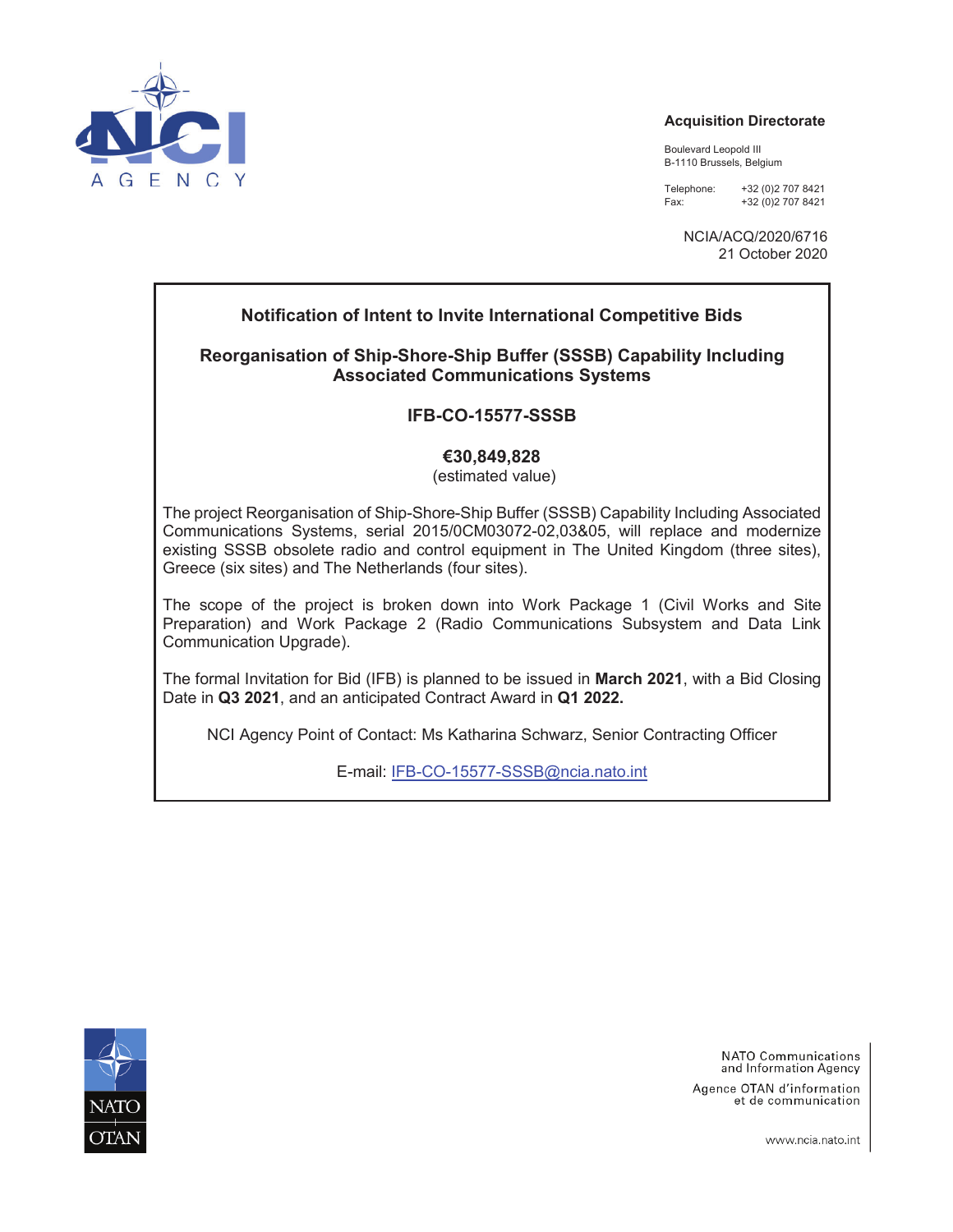

| <b>Distribution List</b><br>To: |
|---------------------------------|
|                                 |

Subject: Notification of Intent to Invite Bids for International Competitive Bidding

Reorganisation of Ship-Shore-Ship Buffer (SSSB) Capability Including Associated Communications Systems

### **IFB-CO-15577-SSSB**

References: A. AC/4(PP)D/28149 (United Kingdom)

- B. AC/4(PP)D/28150 (Greece)
- C. AC/4(PP)D/28151 (The Netherlands)
- D. AC/4-DS(2020)0009
- E. AC/4-2261 (1996 Edition)
- F. C-M(2002)49 NATO Security Policy
- 1. The NATO Communications and Information Agency (NCI Agency), acting as Host Nation in accordance with Paragraph 6 of Reference E, intends to invite bids to Reorganize and Modernize Ship-Shore-Ship Buffer (SSSB) in The United Kingdom, Greece and The Netherlands. Release of this IFB is subject to prior authorization from the NATO Investment Committee, currently envisaged for Q1 2021.
- 2. An overview of the requirements for this IFB are summarised in Annex B hereto.
- 3. The estimated investment cost for the services and deliverables included within scope of the intended Contract is estimated at €30,849,828, as set forth in References A to D.
- 4. This will be a single Firm Fixed Price contract with expected duration of approximately **30 months**. It is planned to place a single Contract with one Contractor. No partial bidding shall be allowed.
- 5. Subject to appropriate second stage authorization from the Investment Committee, the NCI Agency intends to use the standard International Competitive Bidding (ICB) Procedure, i.e. lowest priced technically compliant bid.
- 6. The IFB is planned to be issued by end of **March 2021**, with a Bid Closing Date in **Q3 2021**, and an anticipated Contract Award in **Q1 2022**. A Bidders Conference and Site Surveys are planned for **May-July 2021**. Contract Award is subject to funding priority and availability as determined by the NATO Investment Committee. The Purchaser reserves the right to amend these dates at their discretion.
- 7. Pursuant to Paragraph 6 of Reference E, National Representatives are kindly requested that the NCI Agency be provided with a Declaration of Eligibility, not later than **26 February 2021**, of qualified and certified firms, which are interested in bidding for this project. In addition to the certifications required under this NOI, the Declarations of Eligibility shall include the following information for each of the nominated firms: **name of the firm, telephone number, fax number, e-mail address, and Point of Contact**. This information is critical to enable smooth communication with prospective Bidders and should be sent to the following address: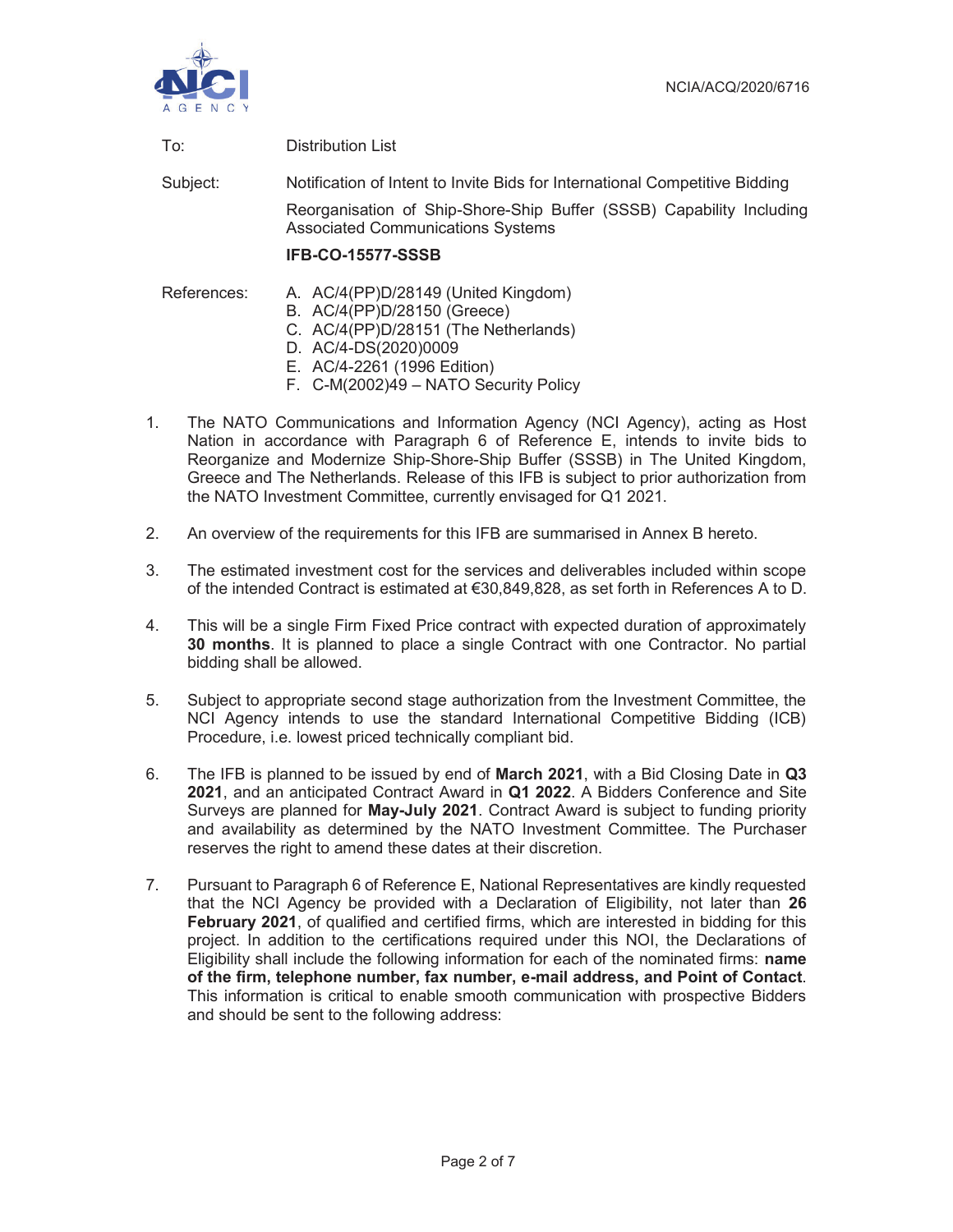

#### NATO Communications and Information Agency Boulevard Leopold III, 1110 Brussels, Belgium Attention: Ms. Katharina Schwarz – Senior Contracting Officer

Tel: +32 (2) 707 8591 E-mail: IFB-CO-15577-SSSB@ncia.nato.int

- 8. It is emphasized that requests for participation in this competition received directly from individual firms cannot be considered.
- 9. Bidders will be required to declare a bid validity of twelve (12) months from closing date for receipt of bids, supported by a Bid Guarantee of Euro €300,000 (three hundred thousand euro). Should the selection and award procedure extend beyond 12 months after Bid Closing Date, firms will be requested to voluntarily extend the validity of their bids and Bid Guarantee accordingly. Bidders may decline to do so; withdraw their bid and excuse themselves from the bidding process without penalty.
- 10. National Authorities are advised that the IFB Package will be NATO UNCLASSIFIED. However, execution of the proposed Contract will require unescorted access and work of Contractor personnel at NATO Class II security areas and in accordance with Reference F, personnel of the winning bidder will be required to hold individual security clearances of "NATO SECRET". Only companies maintaining appropriate personnel clearances will be able to perform the resulting Contract. Bidders are to note that Contract award will not be delayed in order to allow Contractor personnel to obtain missing clearances.
- 11. Prospective Bidders will be invited to participate in a Bidders Conference and Site Surveys that are currently scheduled to be held in **May-July 2021**, and are hereby notified that they will require a valid security clearance of minimum "NATO SECRET" in order to access the sites. Therefore, the Bidders are kindly reminded to take appropriate actions accordingly.
- 12. The reference for the IFB is IFB-CO-15577-SSSB and all correspondence concerning this IFB should reference this number.
- 13. Your assistance in this procurement is greatly appreciated.

### FOR THE DIRECTOR OF ACQUISITION:

Katharina Schwarz Senior Contracting Officer **Schwarz** Schwarz Katharina Katharina Schwarz Katharina Date: 2020.10.21 10:37:02 +02'00'

Enclosures:

Annex A (Distribution List for Official Notification of Intent to Call for Bids) Annex B (Work Summary Description of Project Scope)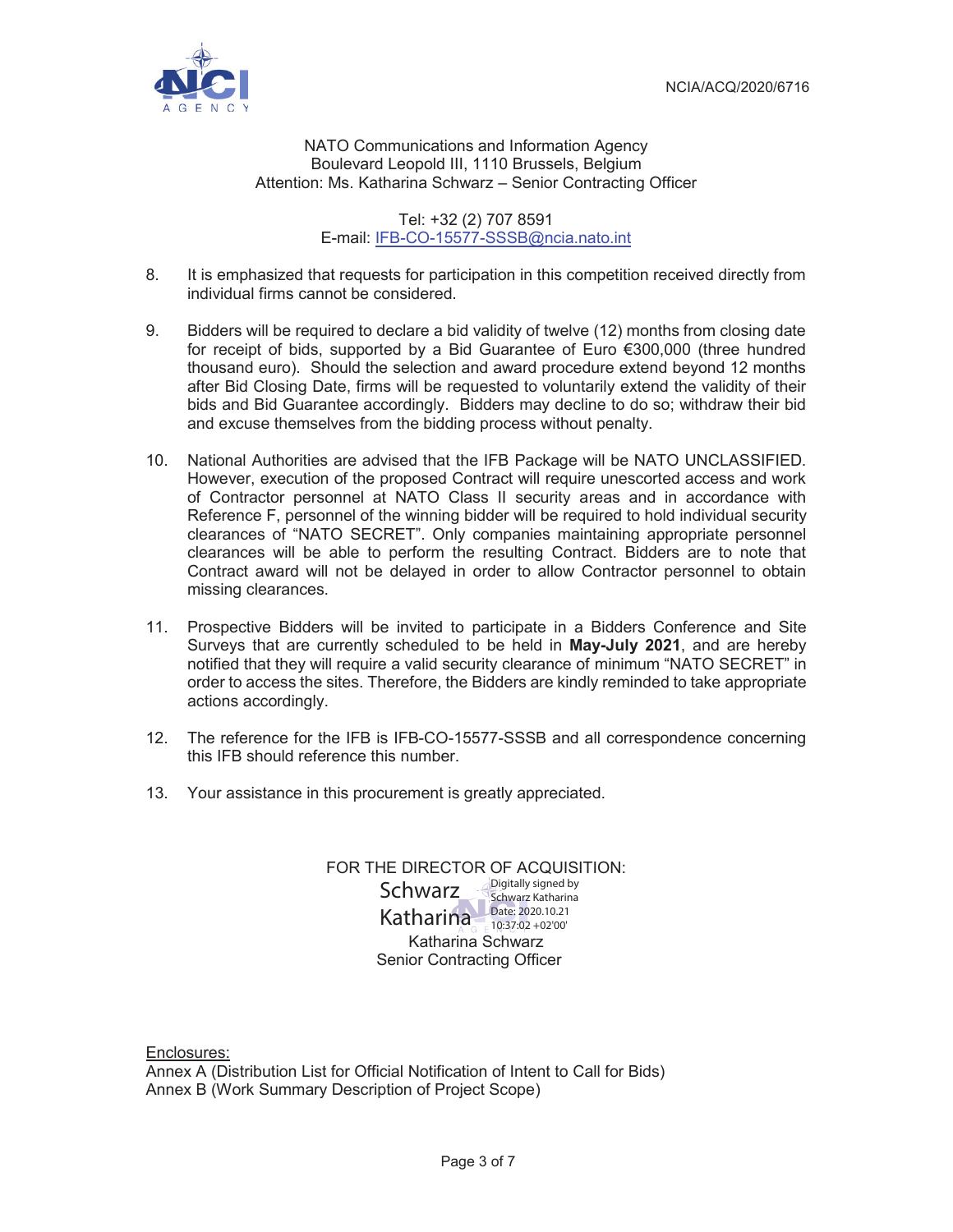

# **Annex A**

## **Distribution List for Official Notification of Intent to Call for Bids**

## **IFB-CO-15577-SSSB**

### **NATO Delegations (Attn: Investment Committee Adviser):**

| Albania               | 1 |
|-----------------------|---|
| Belgium               | 1 |
| <b>Bulgaria</b>       | 1 |
| Canada                | 1 |
| Croatia               | 1 |
| Czech Republic        | 1 |
| <b>Denmark</b>        | 1 |
| Estonia               | 1 |
| France                | 1 |
| Germany               | 1 |
| Greece                | 1 |
| Hungary               | 1 |
| Iceland               | 1 |
| Italy                 | 1 |
| Latvia                | 1 |
| Lithuania             | 1 |
| Luxembourg            | 1 |
| The Netherlands       | 1 |
| Norway                | 1 |
| Poland                | 1 |
| Portugal              | 1 |
| Romania               | 1 |
| Slovakia              | 1 |
| Slovenia              | 1 |
| Spain                 | 1 |
| Turkey                | 1 |
| <b>United Kingdom</b> | 1 |
| <b>United States</b>  | 1 |
|                       |   |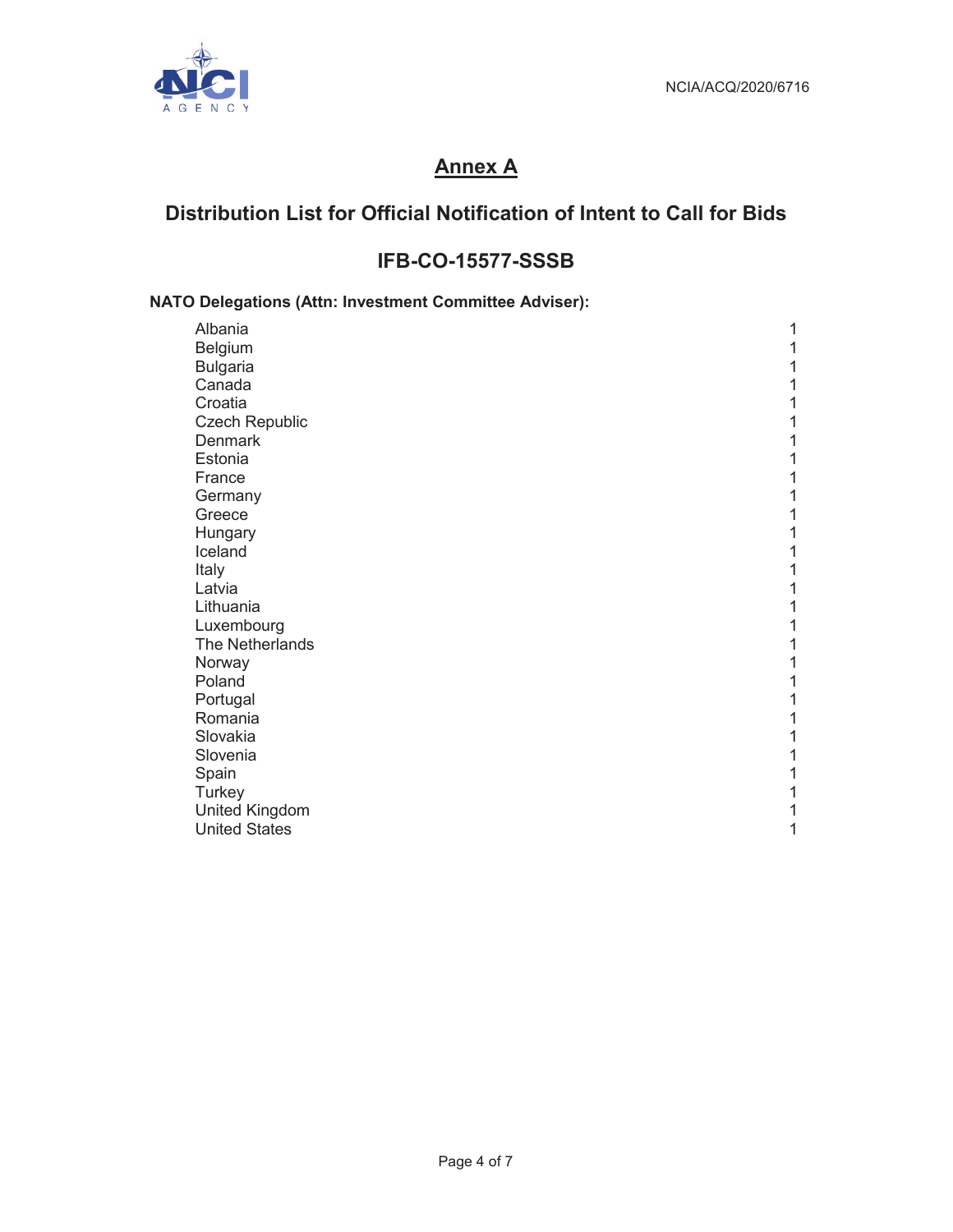

## **Belgian Ministry of Economic Affairs** 1 1

| Embassies in Brussels (Attn: Commercial Attaché): |   |  |  |
|---------------------------------------------------|---|--|--|
| Albania                                           | 1 |  |  |
| Belgium                                           | 1 |  |  |
| <b>Bulgaria</b>                                   | 1 |  |  |
| Canada                                            | 1 |  |  |
| Croatia                                           | 1 |  |  |
| Czech Republic                                    | 1 |  |  |
| Denmark                                           | 1 |  |  |
| Estonia                                           | 1 |  |  |
| France                                            | 1 |  |  |
| Germany                                           | 1 |  |  |
| Greece                                            | 1 |  |  |
| Hungary                                           | 1 |  |  |
| Iceland                                           | 1 |  |  |
| Italy                                             | 1 |  |  |
| Latvia                                            | 1 |  |  |
| Lithuania                                         | 1 |  |  |
| Luxembourg                                        | 1 |  |  |
| The Netherlands                                   | 1 |  |  |
| Norway                                            | 1 |  |  |
| Poland                                            | 1 |  |  |
| Portugal                                          | 1 |  |  |
| Romania                                           | 1 |  |  |
| Slovakia                                          | 1 |  |  |
| Slovenia                                          | 1 |  |  |
| Spain                                             | 1 |  |  |
| Turkey                                            | 1 |  |  |
| United Kingdom                                    | 1 |  |  |
| <b>United States</b>                              | 1 |  |  |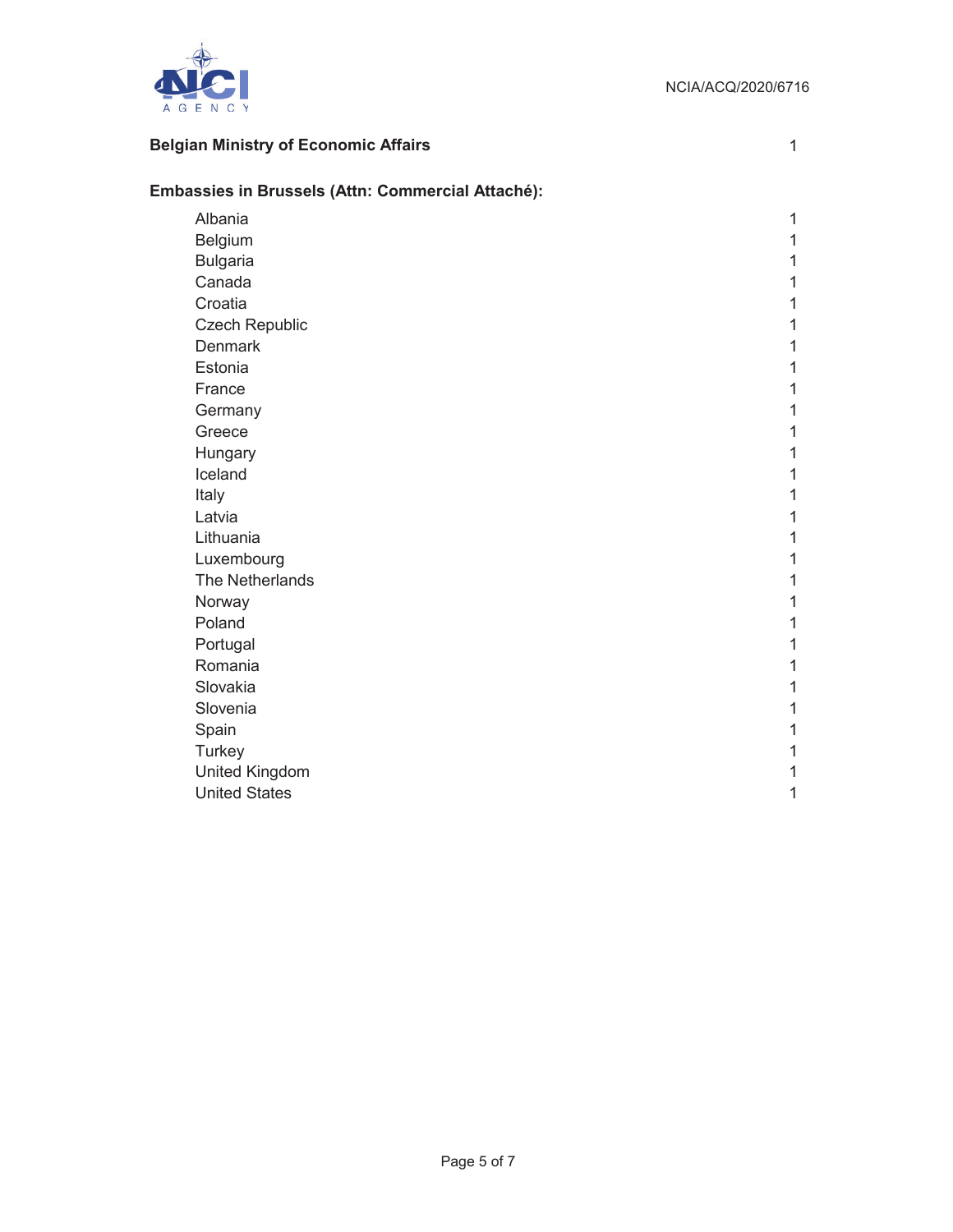

# **Annex B**

## **Project Serial 2015/0CM03072 - 02, 03 & 05**

## **Work Summary Description of Project Scope**

### **1. Background**

The SSSB is a real time digital link buffer system supporting the exchange of tactical information between the NATO Air Defence Ground Environment (NADGE) system, Airborne Early Warning (AEW) systems and Naval Forces by the use of NATO data Link 1, 11, 11B and Link 22.

The current SSSB equipment is old and suffers from repeated failures. There is a need to reorganize and recover full functionality of existing SSSB communication systems due to the obsolescence of presently installed radio systems and intra-sites communications and to prepare the floor for the migration to Link 22 and the relevant modernization driving requirements.

#### **2. Operational Objective**

The objectives of the project are to provide:

- Seamless, resilient, flexible bearer services and connectivity between Operational Forces and NATO Commands, supporting operations while static and deployed sites are available;
- Effective non-SATCOM wireless transmission services at Line of Sight (LOS) and Beyond Line Of Sight (BLOS);
- Exploitation of the full electromagnetic-spectrum capability to provide survivable wireless services and systems in support of NATO operations;
- Deployment of wireless capability whenever needed throughout and beyond the NATO Area of Responsibility in accordance with NATO Ministerial Guidance;
- Management and adaptation of wireless-system and service configurations to provide maximum capacity consistent with the physical and threat environment;
- Interfacing of wireless-system and NATO Command Structure;
- Configuration and organization of wireless transmission and networking services;
- Future integration into Allied Command & Control Systems (ACCS);
- Multi-Link-11 network capability;
- Multi-Link-22 network capability;